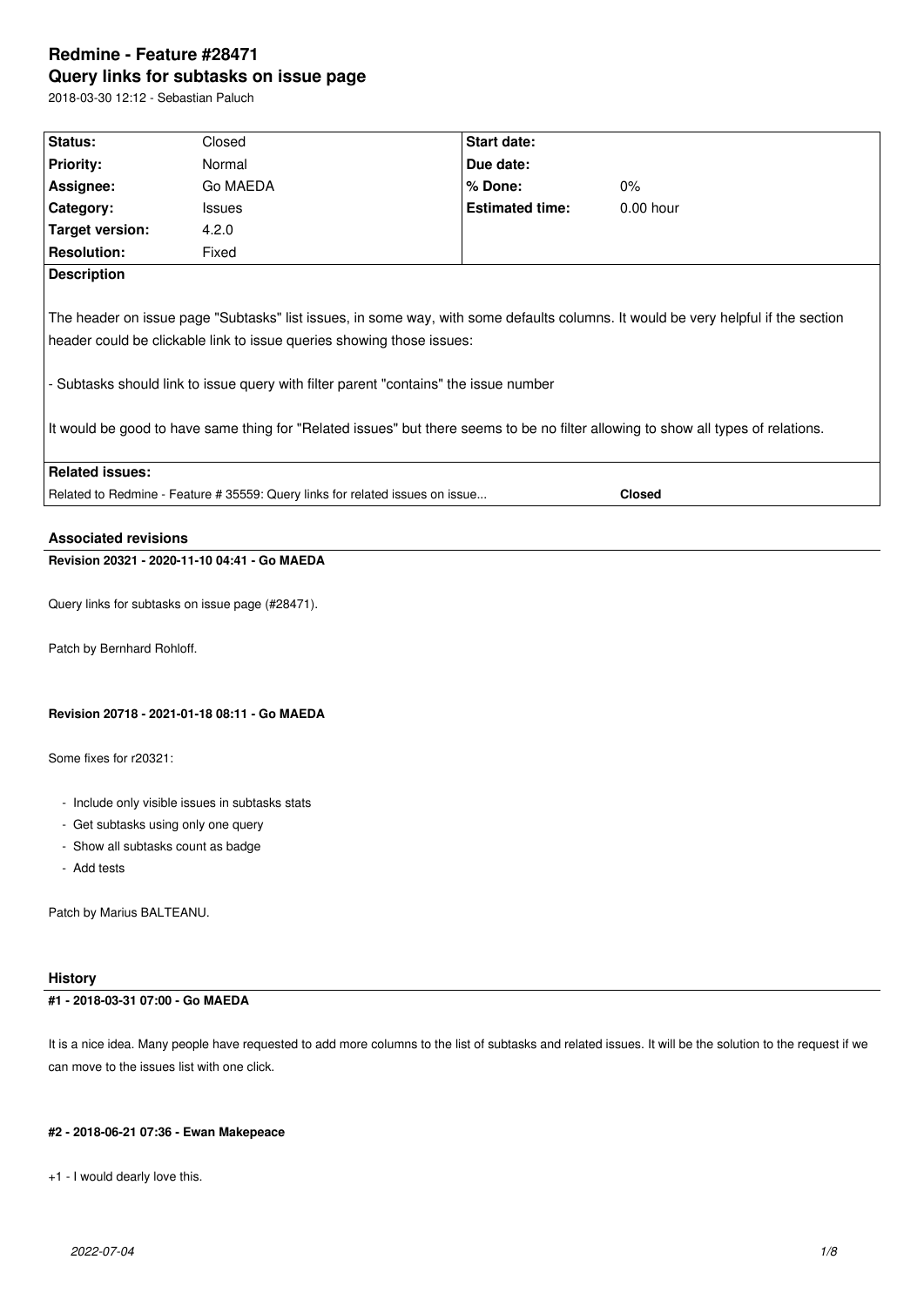Specofically whjen I am in the Roadmap I can jump from the simple list of issues in a target verson such as:

http://www.redmine.org/versions/127

To a query on either All Issues:

[http://www.redmine.org/projects/redm](http://www.redmine.org/versions/127)ine/issues?fixed\_version\_id=127&set\_filter=1&status\_id=%2A

Or just Open or Closed. This is hugely useful as I can then sort, group and filter to get the answers I need.

[However when subtasks are grouped under a parent task there is no shortcut. I can search all issues by Pare](http://www.redmine.org/projects/redmine/issues?fixed_version_id=127&set_filter=1&status_id=%2A)nt (which is often enough) but:

1. I would like to see this as a shortcut on the issue page (just above subtasks)

2. I often have nested groups of tasks and so really want to see all subtasks and not just those that are a direct child of the current task.

SELECT i.\* FROM issues i JOIN issues p ON p.root\_id = i.root\_id AND p.lft<i.lft AND p.rgt>i.rgt WHERE p.id = @PARENT\_ID;

### **#4 - 2019-09-05 06:41 - Bernhard Rohloff**

*- File query\_links\_for\_subtasks.diff added*

This patch implements Ewan's proposal. It's quite convenient to filter subtasks this way. Good idea!

### **#5 - 2019-09-05 07:01 - Bernhard Rohloff**

*- File subtask\_query\_links.png added*

here's how it looks now...

subtask\_query\_links.png

#### **#6 - 2019-11-28 00:40 - Anonymous**

+1, it's a green light from me ;-)

### **#7 - 2019-12-15 09:21 - Go MAEDA**

*- Target version set to Candidate for next major release*

### **#8 - 2020-04-25 11:23 - Marius BALTEANU**

*- File subtasks.png added*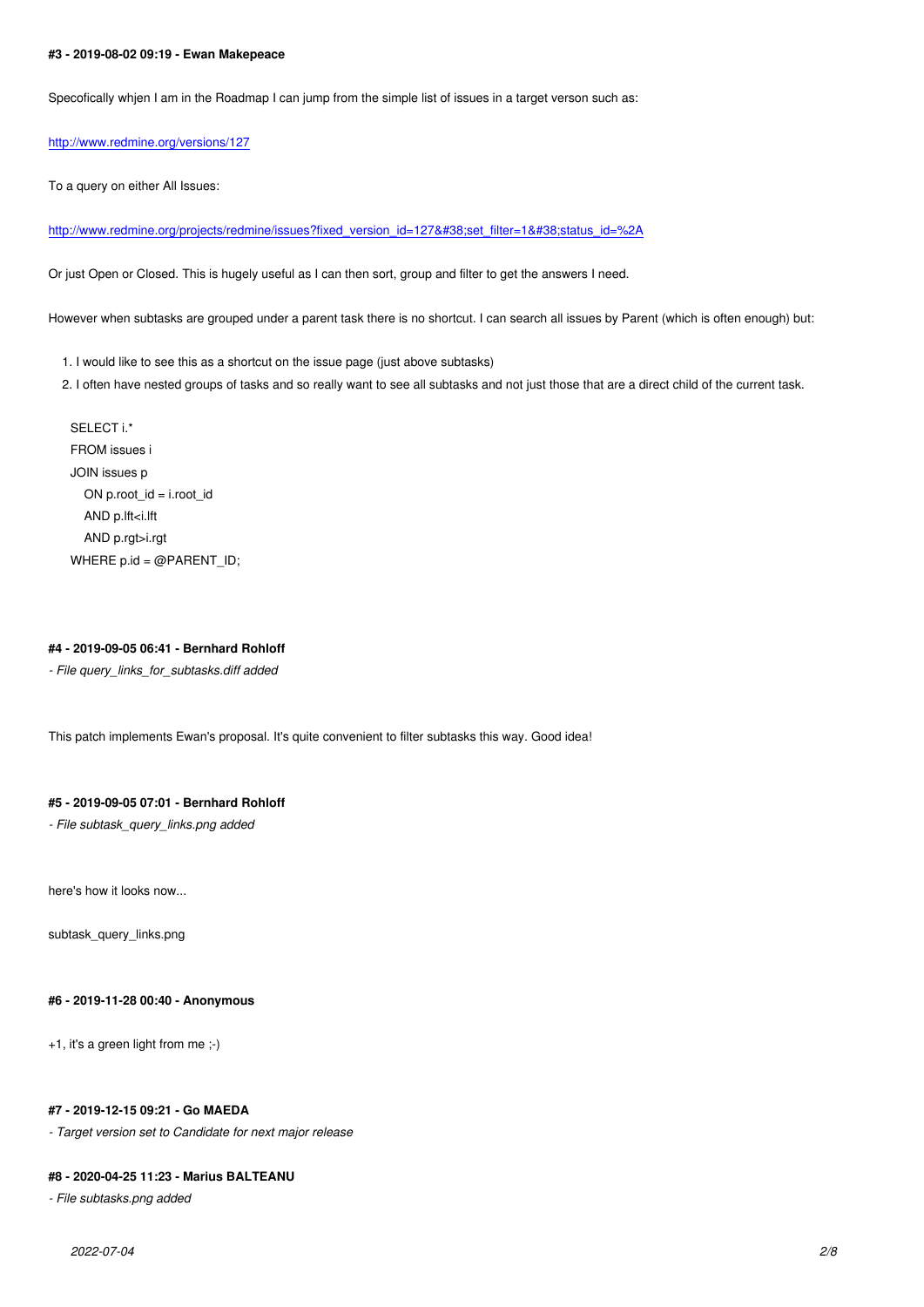I reworked a little bit the patch proposed by Bernhard:

subtasks.png

What do you think?

#### **#9 - 2020-04-26 11:27 - Bernhard Rohloff**

IMHO, it looks like a nice improvement. :-)

### **#10 - 2020-10-27 11:22 - Bernhard Rohloff**

*- File query\_links\_for\_subtasks\_marius\_flavor.diff added*

I've added a new patch with Marius' improvements. In my opinion it would be a nice improvement to ship with version:4.2.0. What do you think?

## **#11 - 2020-11-05 06:16 - Go MAEDA**

- *File clipboard-202011051408-i3dmb.png added*
- *File clipboard-202011051409-nusza.png added*

Bernhard Rohloff wrote:

*I've added a new patch with Marius' improvements. In my opinion it would be a nice improvement to ship with version:4.2.0. What do you think?*

Thank you for updating the patch. I think the feature is nice but the number of open/closed issues and filtered issues don't not match if subtasks has its subtasks (grand child).

See the example below. The issue has a subtask (!#15 "child"). And the subtask has a subtask (!#16 "grand child"). Redmine says that there are **2** open issues.

### clipboard-202011051408-i3dmb.png

However, after you click the "2 open" link, the issues list displays only **1** issue.

clipboard-202011051409-nusza.png

# **#12 - 2020-11-05 09:21 - Go MAEDA**

Maybe #28471#note-11 can be fixed by using "contains" operator instead of "is" operator.

### **#13 - 2020-11-05 15:25 - Bernhard Rohloff**

*- File query\_links\_for\_subtasks\_marius\_flavor\_V2.diff added*

Thank you Maeda san for testing my patch. Here's a slightly better version of my previous patch including your suggestion. It's indeed better to do it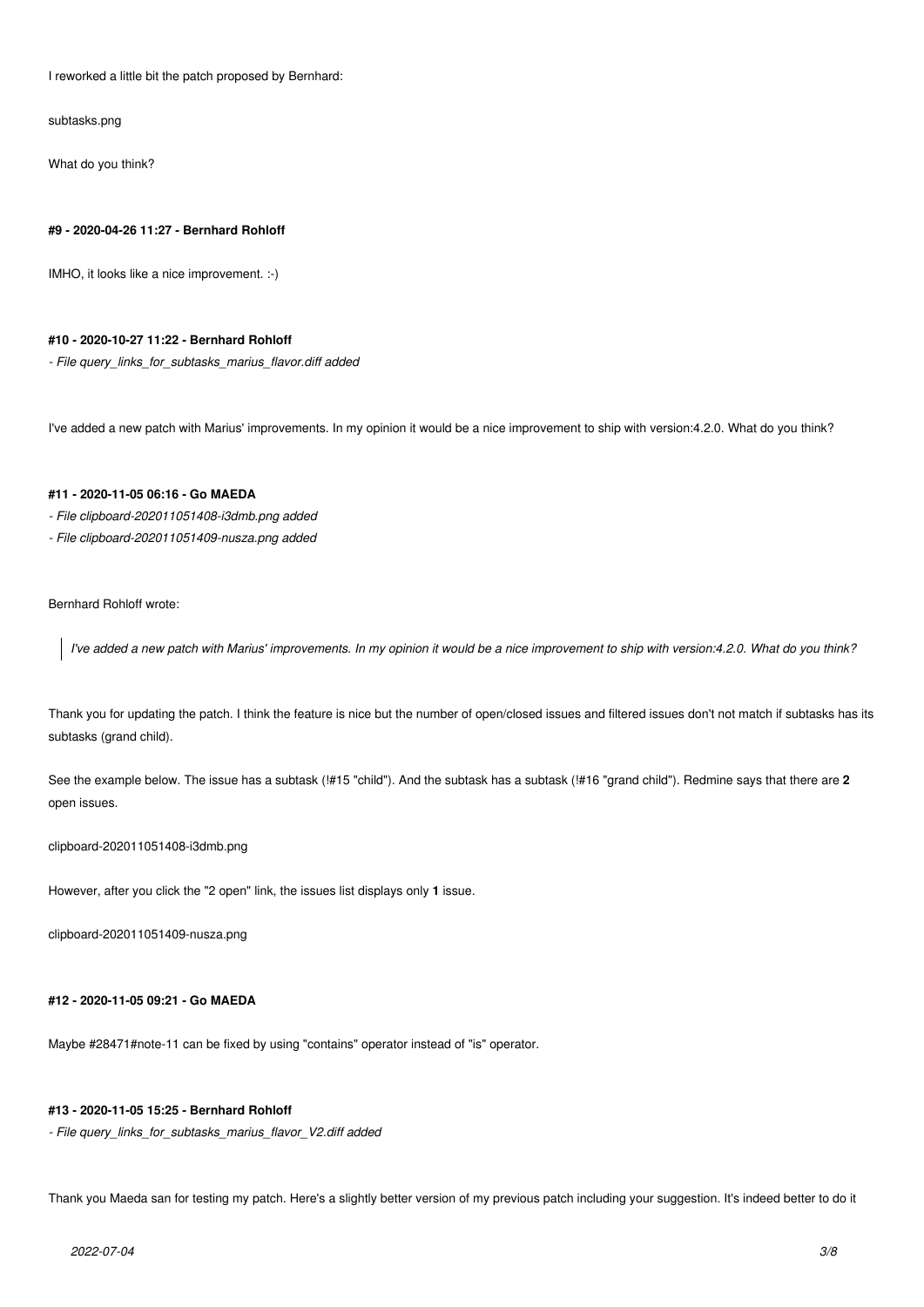## **#14 - 2020-11-07 05:15 - Go MAEDA**

*- Target version changed from Candidate for next major release to 4.2.0*

Bernhard Rohloff wrote:

*Thank you Maeda san for testing my patch. Here's a slightly better version of my previous patch including your suggestion. It's indeed better to do it this way. :-)*

Thank you for updating the patch. The patch now looks good. Setting the target to 4.2.0.

# **#15 - 2020-11-10 04:42 - Go MAEDA**

- *Subject changed from Make "Subtasks" section headers a links to issue query to Query links for subtasks on issue page*
- *Status changed from New to Closed*
- *Assignee set to Go MAEDA*
- *Resolution set to Fixed*

Committed the patch. Thank you for your contribution.

### **#16 - 2020-11-10 10:06 - Marius BALTEANU**

*- Status changed from Closed to Reopened*

We should add some functional tests.

### **#17 - 2020-11-11 08:51 - Bernhard Rohloff**

Here's some test code. Since I'm not very used to rails testing, I'm not sure if it's sufficient enough.

Index: test/functional/issues\_controller\_test.rb

===================================================================

```
--- test/functional/issues_controller_test.rb (Revision 20333)
```
+++ test/functional/issues\_controller\_test.rb (Arbeitskopie)

@@ -2299,6 +2299,49 @@

end

end

- + def test\_show\_should\_show\_subtasks\_links\_to\_queries
- $+$  child = Issue.
- + create!(
- + :project\_id => 1, :author\_id => 1, :tracker\_id => 1,
- + :parent\_issue\_id => 1, :subject => 'Child issue'
- + )
- + get(:show, :params =>  $\{$  :id => 1 $\}$ )
- + assert\_response :success
- + assert\_select 'div#issue\_tree' do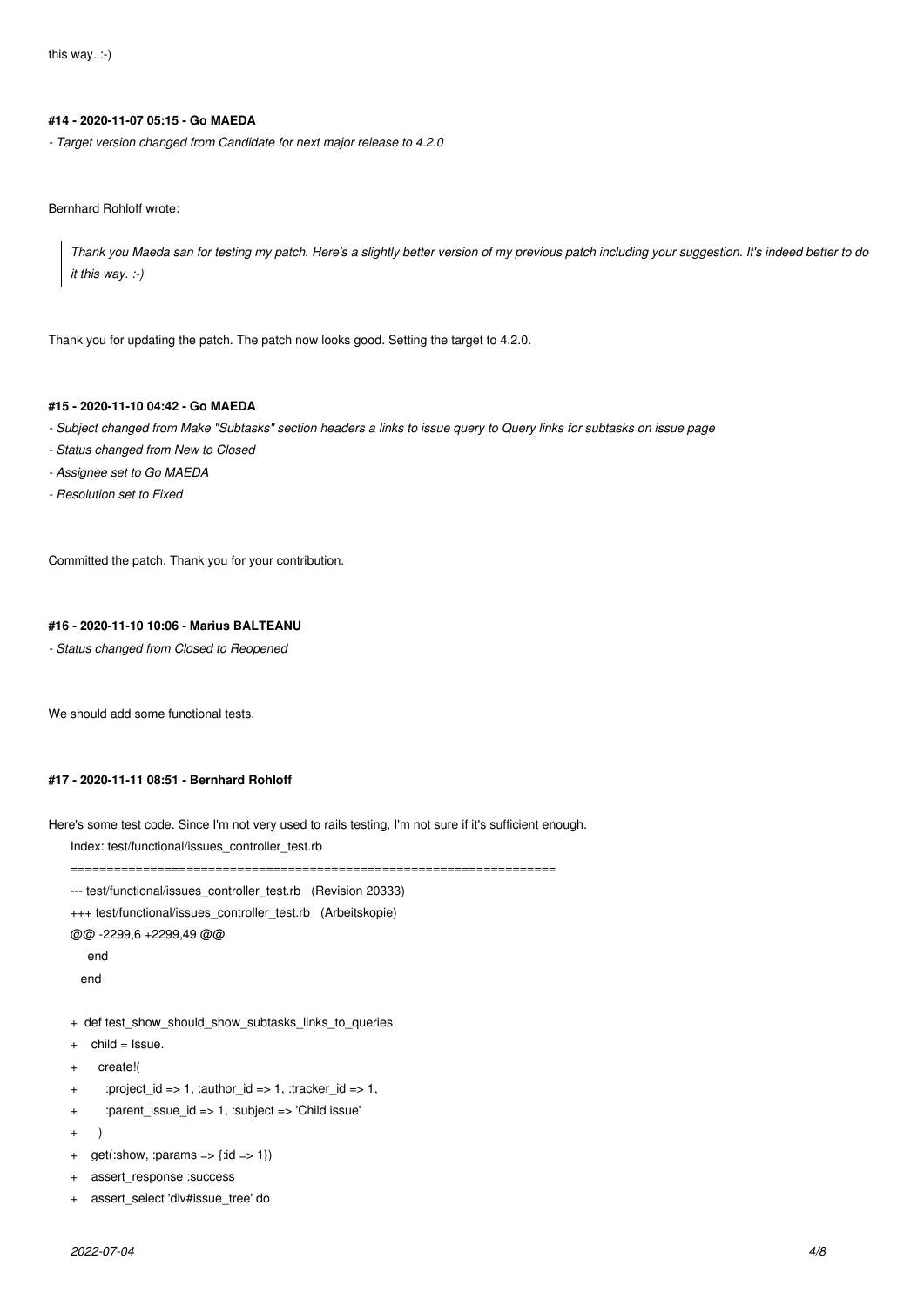- + assert\_select 'p' do
- + assert\_select 'a', :text => '1 issue'
- assert\_select 'a', :text => '1 open'
- end
- + end
- + Issue.
- + create!(
- + :project\_id => 1, :author\_id => 1, :tracker\_id => 1,
- + :parent\_issue\_id => child.id, :subject => 'Child of child'
- + )
- + get(:show, :params =>  $\{id = > 1\}$ )
- + assert\_response :success
- + assert\_select 'div#issue\_tree' do
- + assert\_select 'p' do
- + assert\_select 'a', :text => '2 issues'
- + assert\_select 'a', :text => '2 open'
- + end
- + end
- + Issue.
- + create!(
- :project\_id => 1, :author\_id => 1, :tracker\_id => 1,
- + :parent\_issue\_id => 1, :status\_id => 5, :subject => 'Closed child issue'
- + )
- + get(:show, :params =>  $\{$  :id =>  $1\}$ )
- + assert\_response :success
- + assert\_select 'div#issue\_tree' do
- + assert\_select 'p' do
- + assert\_select 'a', :text => '3 issues'
- + assert\_select 'a', :text => '2 open'
- + assert\_select 'a', :text => '1 closed'
- + end
- + end
- + end
- +

def test\_show\_should\_list\_parents

issue = Issue.

create!(

# **#18 - 2020-12-05 22:39 - Marius BALTEANU**

- *File subtasks.png added*
- *File 0001-Include-only-visible-issues-in-subtasks-stats.patch added*

Thanks Bernhard for the tests.

Reviewing them, I found out that the current implementation has two issues:

- issue visibility is not checked
- there are quite many queries to get the subtasks

I took the liberty to rewrite a little bit the current implementation in order to:

- fix the issue visibility
- get subtasks using one query by grouping them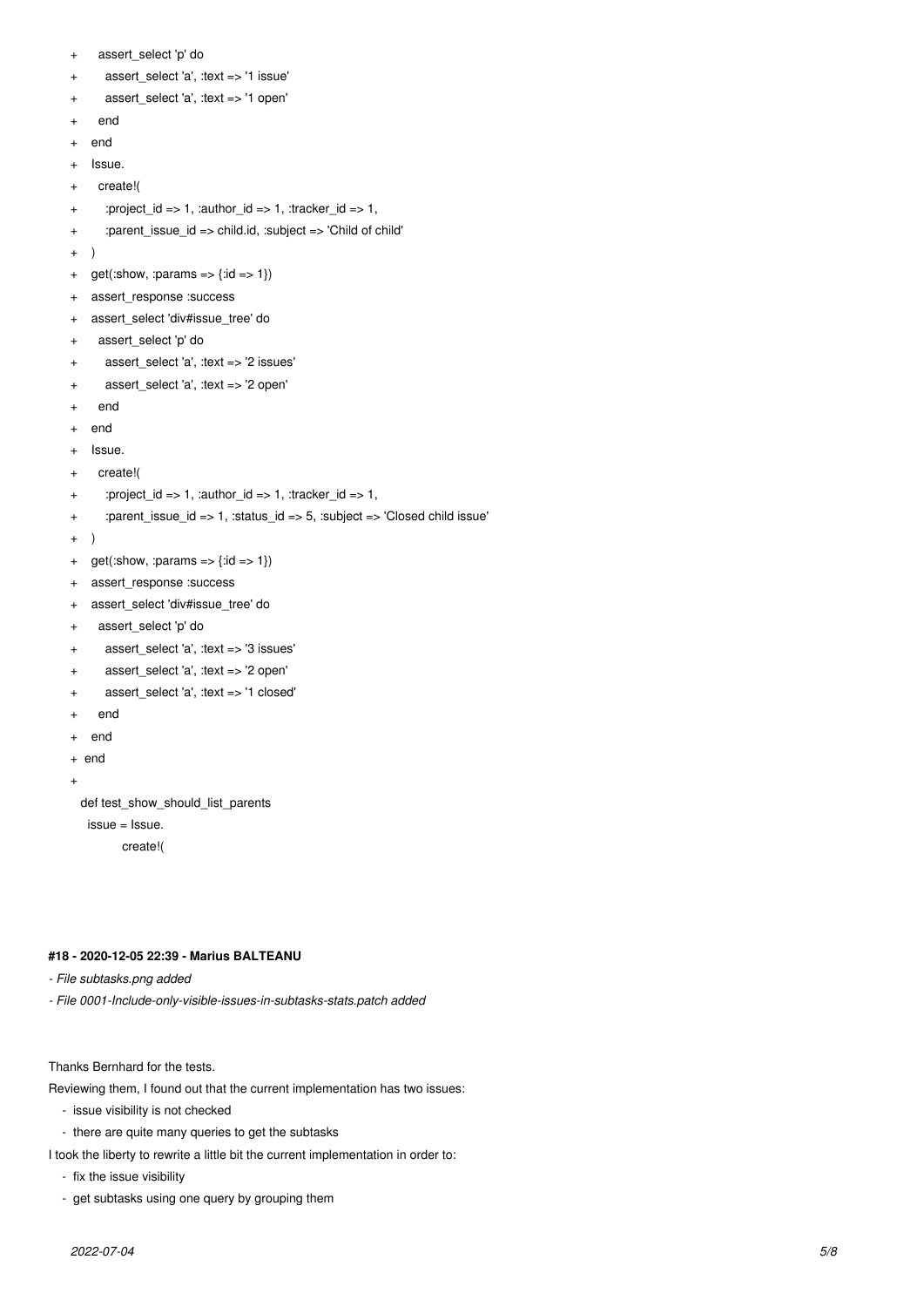- change the layout to show the subtasks count as badge
- finalise the tests

subtasks\_v2.png

### **#19 - 2020-12-06 01:36 - Marius BALTEANU**

*- Assignee changed from Go MAEDA to Marius BALTEANU*

Some tests fail on Postgres and Sql server.

# **#20 - 2020-12-06 23:00 - Marius BALTEANU**

*- File deleted (subtasks.png)*

### **#21 - 2020-12-06 23:00 - Marius BALTEANU**

*- File deleted (0001-Include-only-visible-issues-in-subtasks-stats.patch)*

### **#22 - 2020-12-06 23:08 - Marius BALTEANU**

- *File 0001-Include-only-visible-issues-in-subtasks-stats.patch added*
- *Assignee deleted (Marius BALTEANU)*

I've fixed the issue by casting the values returned from the database to boolean. Now the tests pass on all three database types: https://gitlab.com/redmine-org/redmine/-/pipelines/225982433

### **[#23 - 2020-12-06 23:08 - Marius BALTEANU](https://gitlab.com/redmine-org/redmine/-/pipelines/225982433)**

*- File subtasks\_v2.png added*

# **#24 - 2020-12-07 05:08 - Bernhard Rohloff**

*- Assignee set to Marius BALTEANU*

Thank you Marius for reviewing and improving my work. I really like the badge style.

BTW my implementation was shamelessly copied from the versions/\_overview partial found in the roadmap. So we may have room for improvements over there, too.

### **#25 - 2020-12-07 05:09 - Bernhard Rohloff**

*- Assignee deleted (Marius BALTEANU)*

### **#26 - 2021-01-07 16:36 - Go MAEDA**

### Marius BALTEANU wrote:

*I've fixed the issue by casting the values returned from the database to boolean. Now the tests pass on all three database types: https://gitlab.com/redmine-org/redmine/-/pipelines/225982433*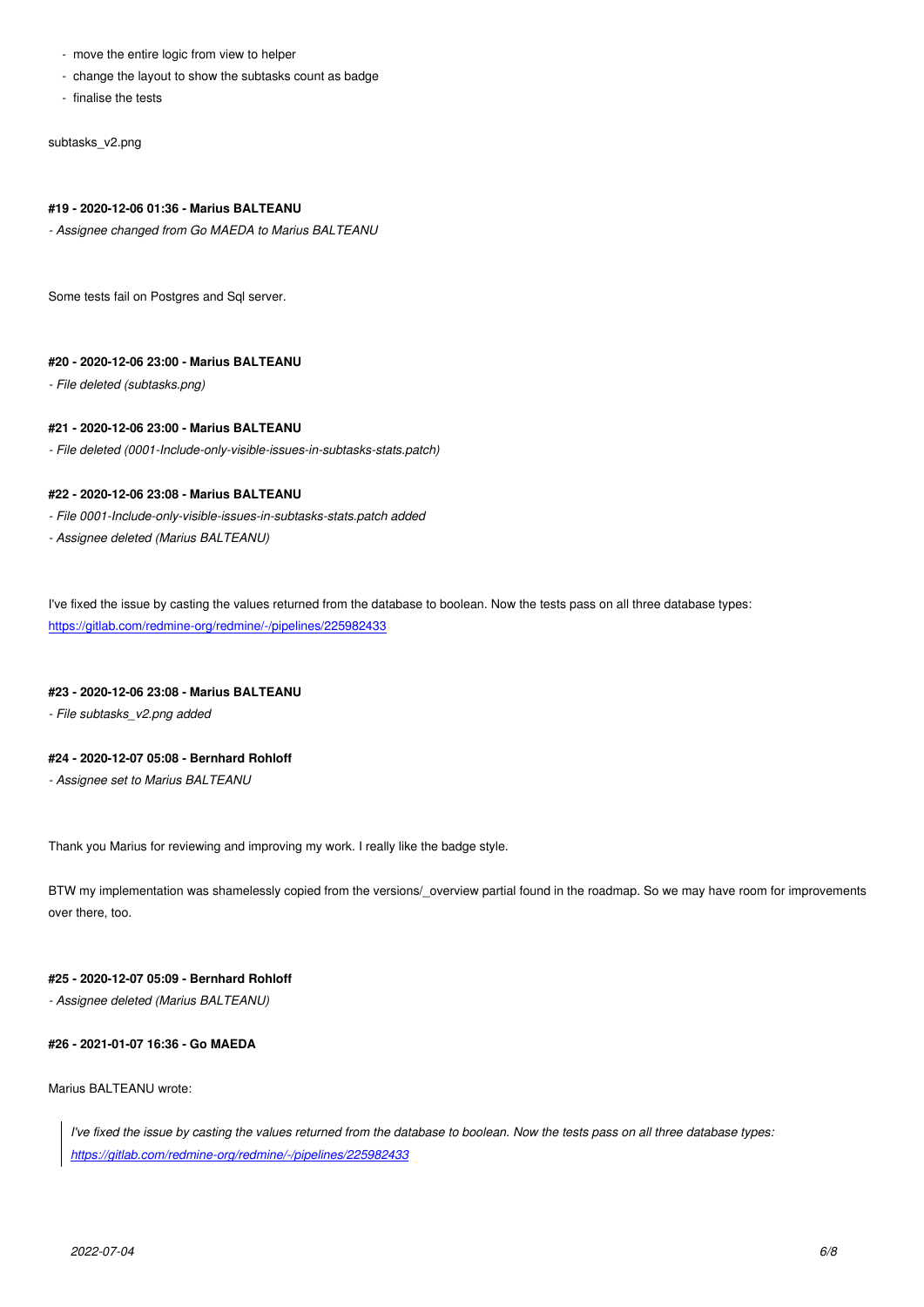Thank you for posting the attachment:0001-Include-only-visible-issues-in-subtasks-stats.patch but the test fails if you run it with Ruby 2.4.

| \$ ruby test/functional/issues controller test.rb |
|---------------------------------------------------|
| Run options: --seed 49701                         |

# Running:

......................F

Failure:

| IssuesControllerTest#test show should show subtasks stats [test/functional/issues controller test.rb:2354]:          |
|----------------------------------------------------------------------------------------------------------------------|
| Expected at least 1 element matching "span.open a[href="/issues?parent id=~1&set filter=true&status id=o"]", found 0 |
| Expected 0 to be $>= 1$ .                                                                                            |

bin/rails test test/functional/issues\_controller\_test.rb:2343

....................................S..............................................................................................................................................S.....................................................................................................................................................S....................................F ..........................................................................................................S....................................F

### Failure:

IssuesControllerTest#test\_show\_subtasks\_stats\_should\_not\_link\_if\_issue\_has\_zero\_open\_or\_closed\_subtasks [test/functional/issues\_controller\_test.rb:2367]: Expected at least 1 element matching "span.open a[href="/issues?parent\_id=~1&set\_filter=true&status\_id=o"]", found 0..

Expected  $0$  to be  $>= 1$ .

bin/rails test test/functional/issues\_controller\_test.rb:2361

..............................

This is because issue\_path method returns a different value depending on the version of Ruby.

# Ruby 2.4 (byebug) issues\_path(parent\_id: "~1", set\_filter: true) "/issues?parent\_id=%7E1&set\_filter=true"

# Ruby 2.5 or later (byebug) issues\_path(parent\_id: "~1", set\_filter: true) "/issues?parent\_id=~1&set\_filter=true"

### **#27 - 2021-01-09 20:40 - Marius BALTEANU**

*- Assignee set to Marius BALTEANU*

## **#28 - 2021-01-09 21:27 - Marius BALTEANU**

*- File 0002-Unescape-href-values-before-asserting.patch added*

*- Assignee changed from Marius BALTEANU to Go MAEDA*

Can you try on Ruby 2.4 using the attached patch, please? It should pass now. If still doesn't, I will create a local environment with 2.4.

# **#29 - 2021-01-10 01:33 - Go MAEDA**